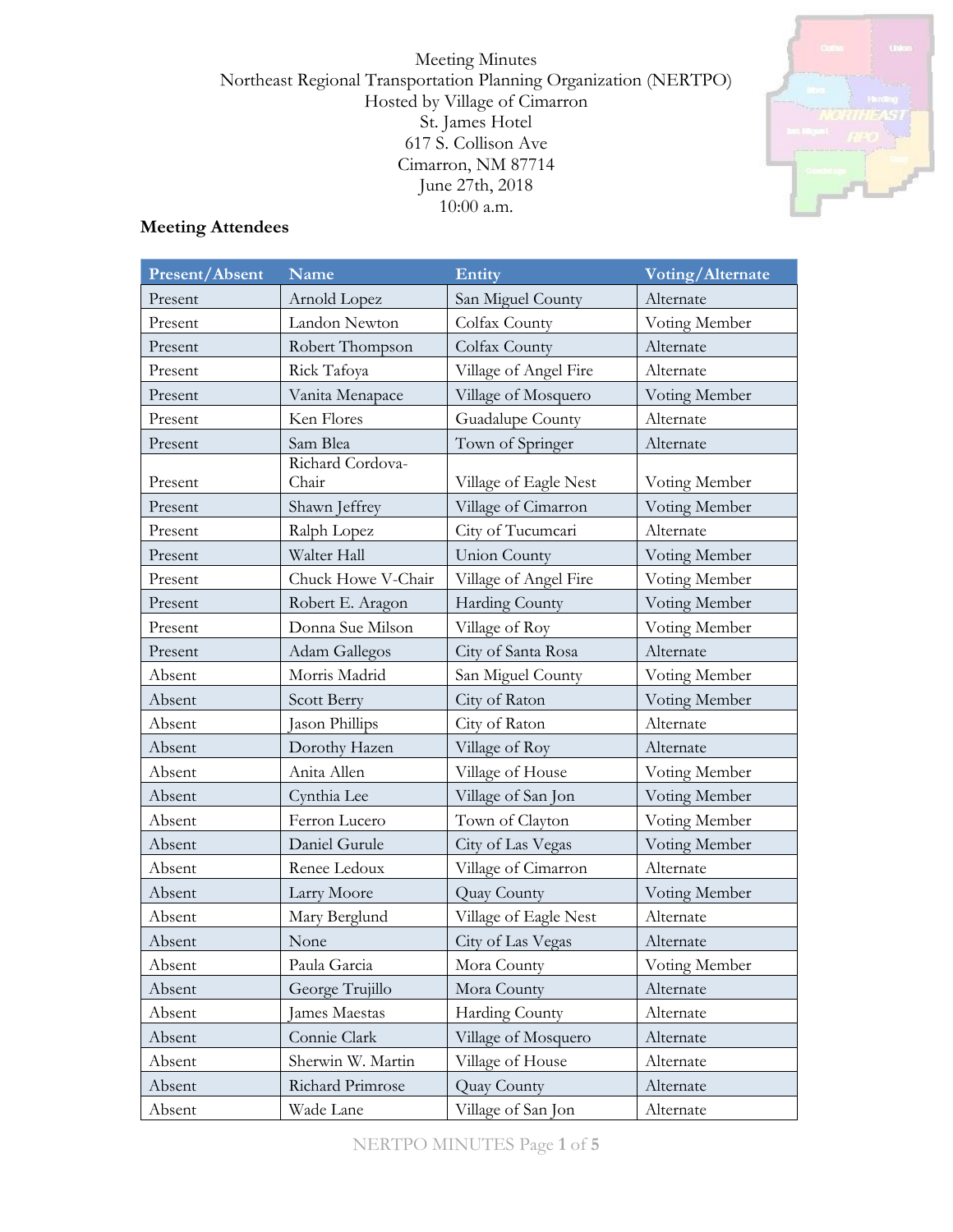|        |                   |                        |               | <b>United</b>    |
|--------|-------------------|------------------------|---------------|------------------|
| Absent | Vicki Strand      | City of Tucumcari      | Voting Member |                  |
| Absent | Tony Naranjo      | Town of Clayton        | Alternate     | <b>Thrilling</b> |
| Absent | Angie Gonzales    | <b>Union County</b>    | Alternate     |                  |
| Absent | Lee Dixon         | Village of Des Moines  | Voting Member |                  |
| Absent | Scott Warner      | Village of Des Moines  | Alternate     |                  |
| Absent | None              | Village of Pecos       | Voting Member | <b>Comment</b>   |
| Absent | None              | Village of Pecos       | Alternate     |                  |
| Absent | Diane Brown       | Village of Folsom      | Voting Member |                  |
| Absent | Mike Schoonover   | Village of Folsom      | Alternate     |                  |
| Absent | Mignon Saddoris   | Village of Grenville   | Voting Member |                  |
| Absent | Lynn Wiseman      | Village of Grenville   | Alternate     |                  |
| Absent | Larry Wallin      | Village of Logan       | Voting Member |                  |
| Absent | Russell Feerer    | Village of Logan       | Alternate     |                  |
| Absent | Joseph Romero     | City of Santa Rosa     | Voting Member |                  |
| Absent | Monica Abeyta     | Guadalupe County       | Voting Member |                  |
| Absent | Boe Lopez         | Town of Springer       | Voting Member |                  |
| Absent | Don Flynn         | Village of Maxwell     | Voting Member |                  |
| Absent | Joanna Taylor     | Village of Maxwell     | Alternate     |                  |
| Absent | Laudente Quintana | Village of Wagon Mound | Voting Member |                  |
| Absent | Nora Sanchez      | Village of Wagon Mound | Alternate     |                  |

# **New Mexico Department of Transportation (NMDOT) and Planners**

| <b>NMDOT</b> District Engineer                                   |
|------------------------------------------------------------------|
| Assistant District Engineer                                      |
| Local Government Road Fund (LGRF) Coordinator for District IV    |
| NERTPO Planner/Program Manager for the North Central New Mexico  |
| Economic Development District (NCNMEDD)                          |
| NERTPO Planner/Program Manager for the Eastern Plains Council of |
| Governments (EPCOG)                                              |
|                                                                  |

#### **Guests**

| Richard Runyon -  | Dennis Engineering Co. |
|-------------------|------------------------|
| Sandra Garcia -   | Village of Angel Fire  |
| Danica Gonzales - | City of Santa Rosa     |

## **I. Call to Order**

The Meeting was called to order at 10:08 AM by Mayor of Eagle Nest, Chairman Richard Cordova.

# **II. Pledge of Allegiance/New Mexico State Flag**

The Pledge of Allegiance and the salute to the New Mexico State Flag was led by the Board Members.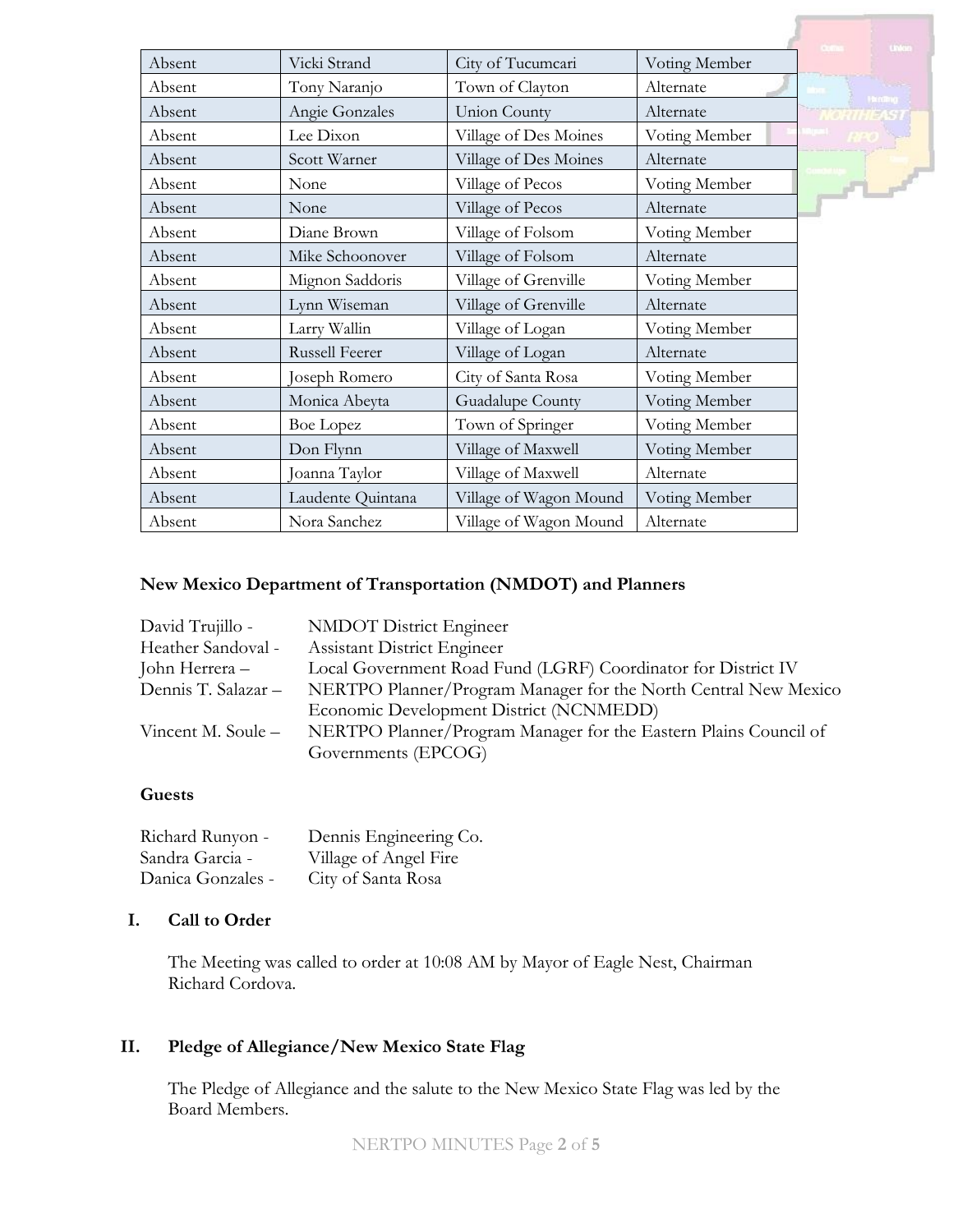#### **III. Welcome**

Chairman Cordova and Shawn Jeffrey (Village of Cimarron) welcomed everyone. Individual introductions were conducted by all in attendance.

### **IV. Approval of Agenda**

Motion to approve agenda: Donna Sue Milson -Village of Roy Second: Robert Thompson – Colfax County No opposition was voiced. Motion carried.

### **V. Approval of Minutes** (May 25th, 2018- Village of Mosquero, NM)

Motion to approve the minutes as presented: Sam Blea – Town of Springer Second: Landon Newton – Colfax County No opposition was voiced. Motion carried.

### **VI. Discussion: NMDOT District IV Updates:** (John Herrera, NMDOT)

Mr. David Trujillo gave his NMDOT D-4 update, which included projects in each community. Mr. Trujillo advised everyone that they are closing out the budgets for the Fiscal Year and doing final inventories. Mr. Trujillo spoke briefly about that fire that consumed the Cimarron area and commended the NMDOT that assisted, a job well done.

NMDOT has also been assisting State Forestry with the Forest Closures. Mr. Trujillo was available for any questions or comments from the Board Members and those in attendance.

Mr. John Herrera advised everyone that the Agreement/Match Waiver will be due by close of business on 6/30/18. Mr. Herrera was available for comments and questions from the Board Members and those in attendance.

Ms. Heather Sandoval had no report at this time but was available for questions/comments by the Board Members and those in attendance.

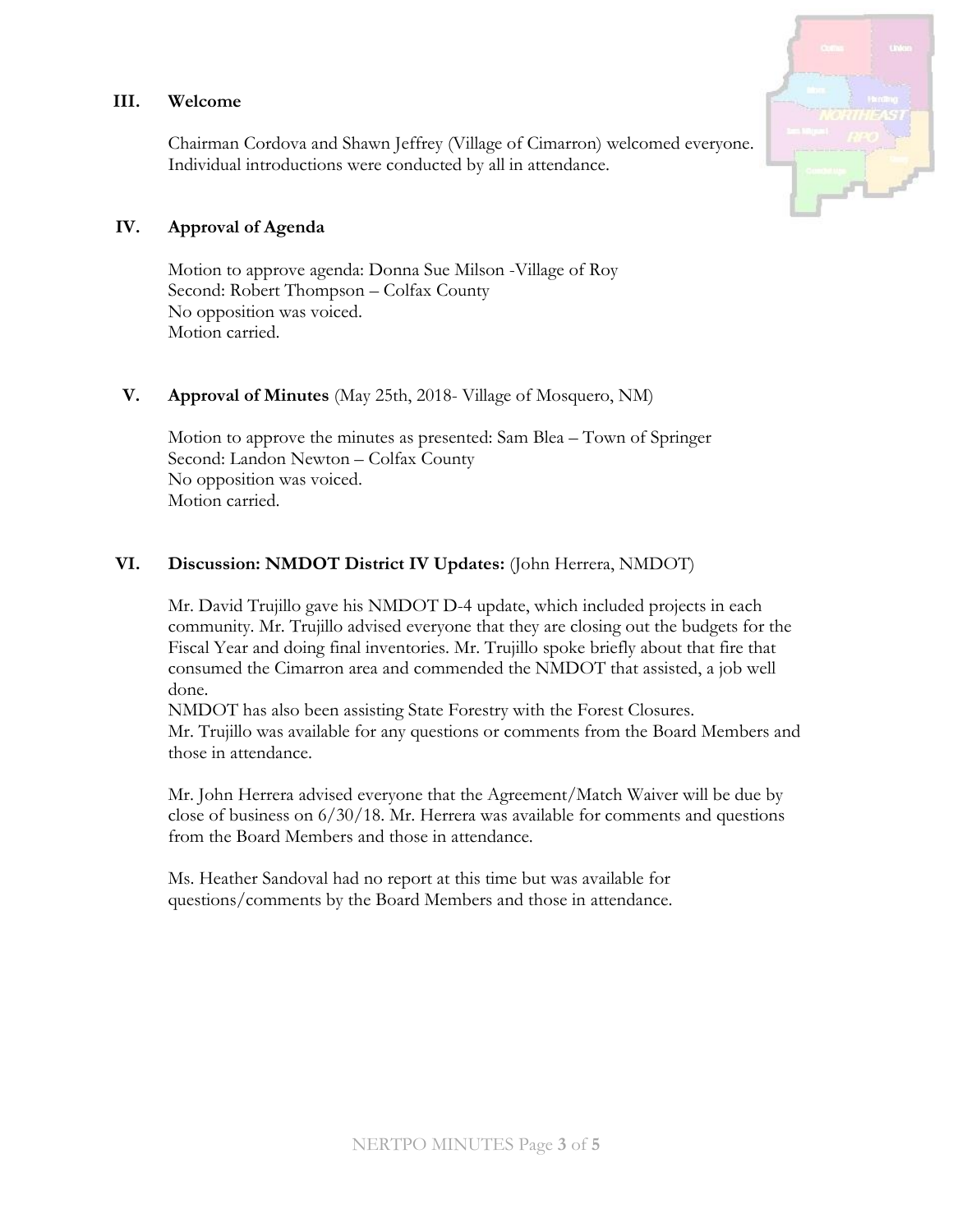## **VII. Action/Discussion; Resolution No. 2018-02 – Approving Regional Work Plan Amendments of EPCOG and NCNMEDD (NERTPO Planners/Members)**

NERTPO Planners made a presentation regarding Resolution No. 2018-02 and answered any questions that the board members had.

Motion to approve Resolution No. 2018-02: Landon Newton – Colfax County Second by Donna Sue Milson – Village of Roy No opposition was voiced, motion carried

### **VIII. Action/ Discussion: Resolution No. 2018-03 – Approving Public Meeting Notice Requirements of NERTPO (NERTPO Planners/Members)**

NERTPO Planners made a presentation regarding Resolution No. 2018-03 and answered any questions that the board members had.

Motion to approve Resolution No. 2018-03: Shawn Jeffrey – Village of Cimarron Second by Robert Thompson – Colfax County No opposition was voiced, motion carried

### **IX. Action/Discussion: Resolution No. 2018-04 – Approving Regional Work Programs of EPCOG and NCNMEDD (NERTO Planners/Members**

NERTPO Planners made a presentation regarding Resolution No 2018-04 and answered any questions the board members had.

Motion to approve Resolution No. 2018-04: Chuck Howe – Village of Angel Fire Second by Landon Newton – Colfax County No opposition was voiced, motion carried

### **X. Discussion: NERTPO Public Participation Plan (NERTPO Planners/Members)**

NERTPO Planners gave a brief presentation on the Public Participation Plan. Planners Vincent Soule and Dennis T. Salazar advised the Board that we will be bringing this back at next month's meeting for a vote. The planners requested the Board to look through it and to be prepared for discussion at the next meeting.

### **XI. Discussion: NERTPO Title VI Plan (NERTPO Planners/Members**

NERTPO Planners gave a brief presentation on the Title VI Plan. Planners Vincent Soule and Dennis T. Salazar advised the Board that we will be bringing this back at next month's meeting for a vote. The planners requested the Board to look through it and to be prepared for discussion at the next meeting.